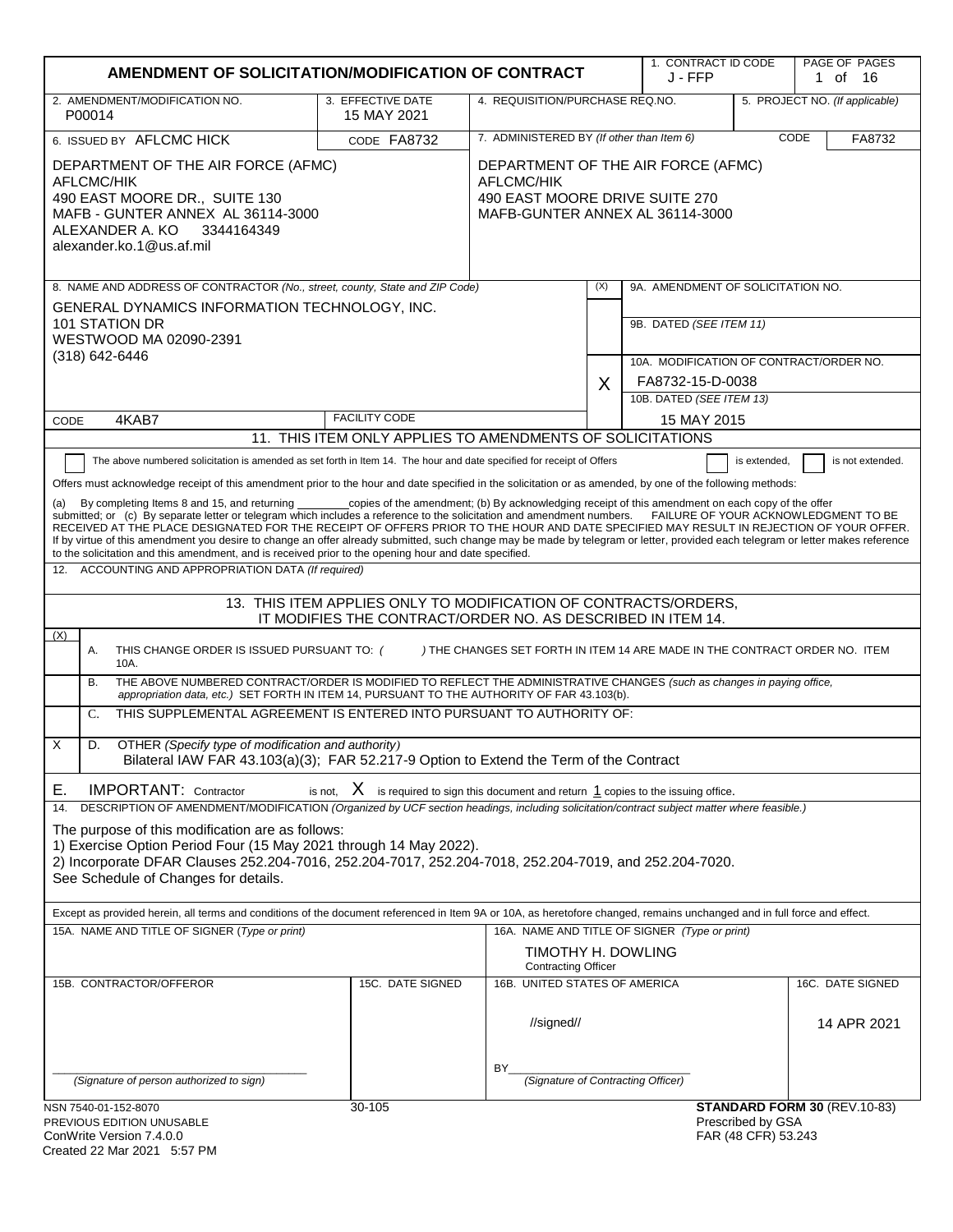- 1) The purpose of this modification is to exercise Option Period Four (15 May 2021 through 14 May 2022) of the contract in accordance with FAR 52.217-9, Option to Extend the Term of the Contract. Option Period Four of the contract is hereby exercised.
- 2) The following DFAR Clauses are incorporated as full texts:

# **252.204-7016 Covered Defense Telecommunications Equipment or Services-Representation.**

As prescribed in 204.2105 <https://www.acq.osd.mil/dpap/dars/dfars/html/current/204\_21.htm>(a), use the following provision:

# COVERED DEFENSE TELECOMMUNICATIONS EQUIPMENT OR SERVICES-REPRESENTATION (DEC 2019)

 (a) *Definitions*. As used in this provision, "covered defense telecommunications equipment or services" has the meaning provided in the clause  $252.204 - 7018$ <https://www.acq.osd.mil/dpap/dars/dfars/html/current/252204.htm>, Prohibition on the Acquisition of Covered Defense Telecommunications Equipment or Services.

 (b) *Procedures*. The Offeror shall review the list of excluded parties in the System for Award Management (SAM) (*<https://www.sam.gov/>*) for entities excluded from receiving federal awards for "covered defense telecommunications equipment or services".

 (c) *Representation*. The Offeror represents that it [ ] does, [ ] does not provide covered defense telecommunications equipment or services as a part of its offered products or services to the Government in the performance of any contract, subcontract, or other contractual instrument.

## (End of provision)

## **252.204-7017 Prohibition on the Acquisition of Covered Defense Telecommunications Equipment or Services-Representation.**

As prescribed in 204.2105

<https://www.acq.osd.mil/dpap/dars/dfars/html/current/204\_21.htm>(b), use the following provision:

## PROHIBITION ON THE ACQUISITON OF COVERED DEFENSE TELECOMMUNICATIONS EQUIPMENT OR SERVICES-REPRESENTATION (DEC 2019)

 The Offeror is not required to complete the representation in this provision if the Offeror has represented in the provision at 252.204-7016

<https://www.acq.osd.mil/dpap/dars/dfars/html/current/252204.htm>, Covered Defense Telecommunications Equipment or Services-Representation, that it "does not provide covered defense telecommunications equipment or services as a part of its offered products or services to the Government in the performance of any contract, subcontract, or other contractual instrument."

 (a) *Definitions*. "Covered defense telecommunications equipment or services," "covered mission," "critical technology," and "substantial or essential component," as used in this provision, have the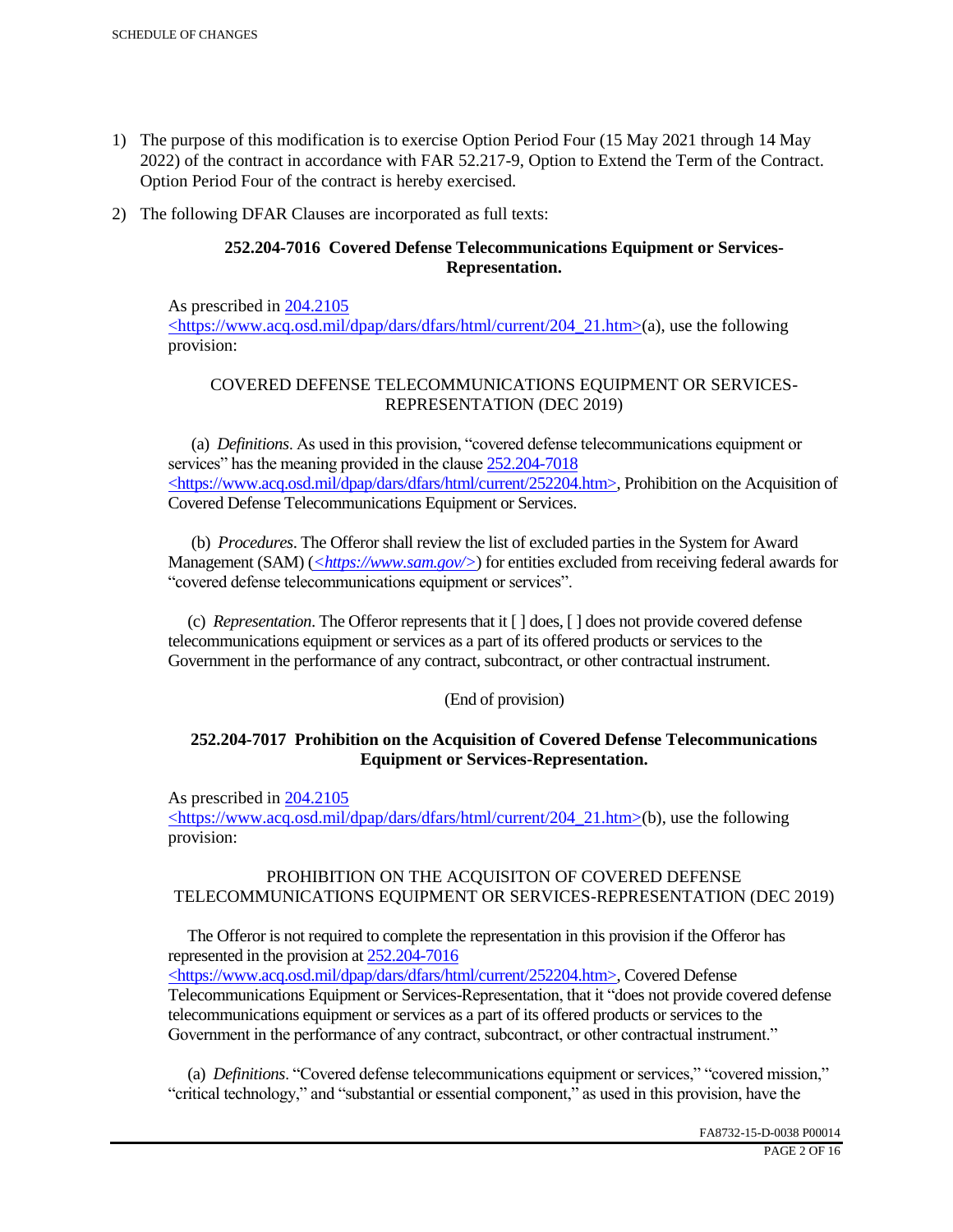meanings given in the 252.204-7018

 $\langle$ https://www.acq.osd.mil/dpap/dars/dfars/html/current/252204.htm> clause, Prohibition on the Acquisition of Covered Defense Telecommunications Equipment or Services, of this solicitation.

 (b) *Prohibition*. Section 1656 of the National Defense Authorization Act for Fiscal Year 2018 (Pub. L. 115-91) prohibits agencies from procuring or obtaining, or extending or renewing a contract to procure or obtain, any equipment, system, or service to carry out covered missions that uses covered defense telecommunications equipment or services as a substantial or essential component of any system, or as critical technology as part of any system.

 (c) *Procedures*. The Offeror shall review the list of excluded parties in the System for Award Management (SAM) at  $\leq$ https://www.sam.gov/> for entities that are excluded when providing any equipment, system, or service to carry out covered missions that uses covered defense telecommunications equipment or services as a substantial or essential component of any system, or as critical technology as part of any system, unless a waiver is granted.

 (d) *Representation*. If in its annual representations and certifications in SAM the Offeror has represented in paragraph (c) of the provision at 252.204-7016 <https://www.acq.osd.mil/dpap/dars/dfars/html/current/252204.htm>, Covered Defense Telecommunications Equipment or Services-Representation, that it "does" provide covered defense telecommunications equipment or services as a part of its offered products or services to the Government in the performance of any contract, subcontract, or other contractual instrument, then the Offeror shall complete the following additional representation:

The Offeror represents that it  $\lceil \cdot \rceil$  will  $\lceil \cdot \rceil$  will not provide covered defense telecommunications equipment or services as a part of its offered products or services to DoD in the performance of any award resulting from this solicitation.

 (e) *Disclosures*. If the Offeror has represented in paragraph (d) of this provision that it "will provide covered defense telecommunications equipment or services," the Offeror shall provide the following information as part of the offer:

 (1) A description of all covered defense telecommunications equipment and services offered (include brand or manufacturer; product, such as model number, original equipment manufacturer (OEM) number, manufacturer part number, or wholesaler number; and item description, as applicable).

 (2) An explanation of the proposed use of covered defense telecommunications equipment and services and any factors relevant to determining if such use would be permissible under the prohibition referenced in paragraph (b) of this provision.

 (3) For services, the entity providing the covered defense telecommunications services (include entity name, unique entity identifier, and Commercial and Government Entity (CAGE) code, if known).

 (4) For equipment, the entity that produced or provided the covered defense telecommunications equipment (include entity name, unique entity identifier, CAGE code, and whether the entity was the OEM or a distributor, if known).

(End of provision)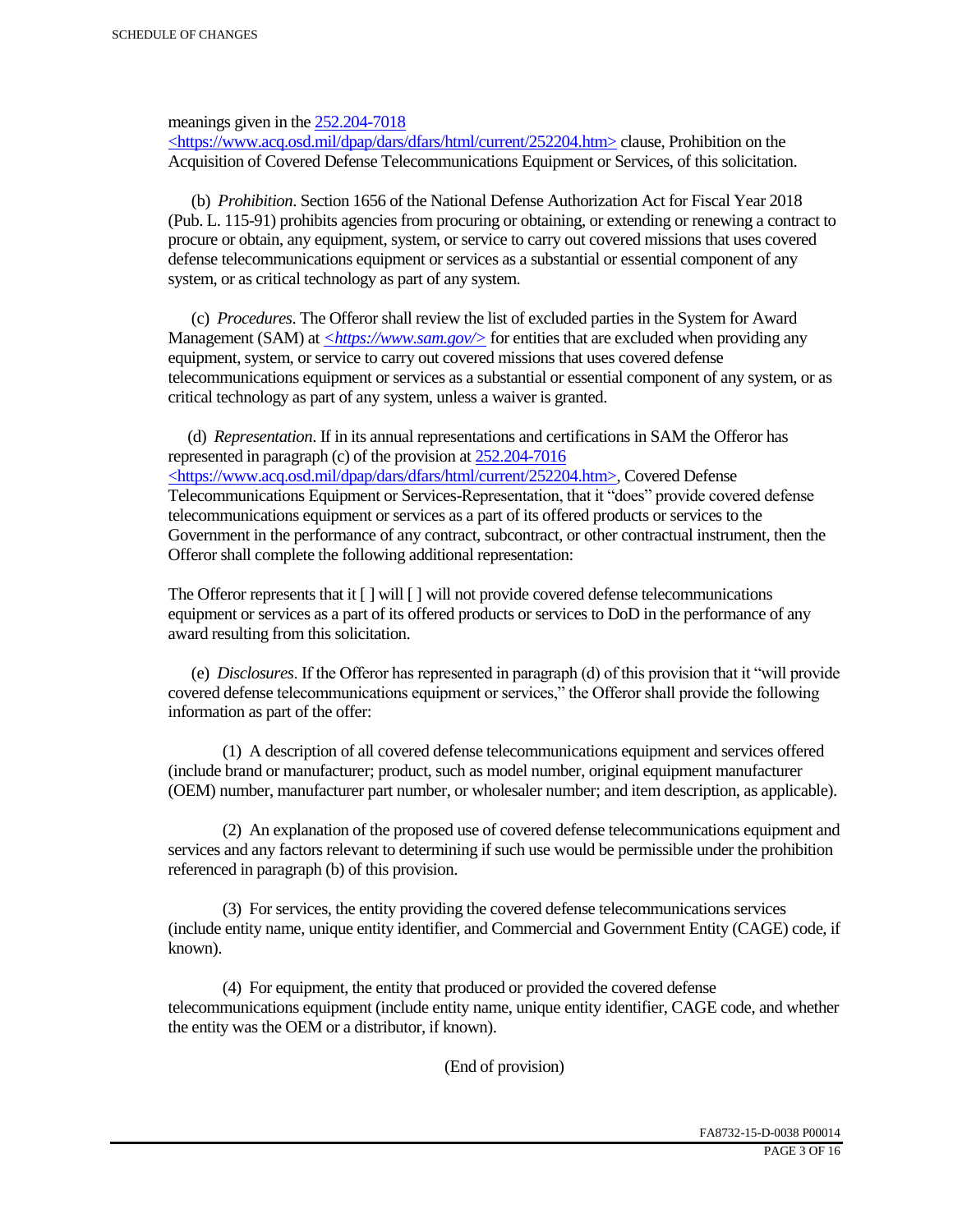# **252.204-7018 Prohibition on the Acquisition of Covered Defense Telecommunications Equipment or Services.**

As prescribed in 204.2105

 $\langle$ https://www.acq.osd.mil/dpap/dars/dfars/html/current/204\_21.htm>(c), use the following clause:

PROHIBITION ON THE ACQUISITION OF COVERED DEFENSE TELECOMMUNICATIONS EQUIPMENT OR SERVICES (JAN 2021)

(a) *Definitions*. As used in this clause-

"Covered defense telecommunications equipment or services" means-

 (1) Telecommunications equipment produced by Huawei Technologies Company or ZTE Corporation, or any subsidiary or affiliate of such entities;

(2) Telecommunications services provided by such entities or using such equipment; or

 (3) Telecommunications equipment or services produced or provided by an entity that the Secretary of Defense reasonably believes to be an entity owned or controlled by, or otherwise connected to, the government of a covered foreign country.

"Covered foreign country" means-

(1) The People's Republic of China; or

(2) The Russian Federation.

"Covered missions" means-

 (1) The nuclear deterrence mission of DoD, including with respect to nuclear command, control, and communications, integrated tactical warning and attack assessment, and continuity of Government; or

(2) The homeland defense mission of DoD, including with respect to ballistic missile defense.

"Critical technology" means-

 (1) Defense articles or defense services included on the United States Munitions List set forth in the International Traffic in Arms Regulations under subchapter M of chapter I of title 22, Code of Federal Regulations;

 (2) Items included on the Commerce Control List set forth in Supplement No. 1 to part 774 of the Export Administration Regulations under subchapter C of chapter VII of title 15, Code of Federal Regulations, and controlled-

 (i) Pursuant to multilateral regimes, including for reasons relating to national security, chemical and biological weapons proliferation, nuclear nonproliferation, or missile technology; or

(ii) For reasons relating to regional stability or surreptitious listening;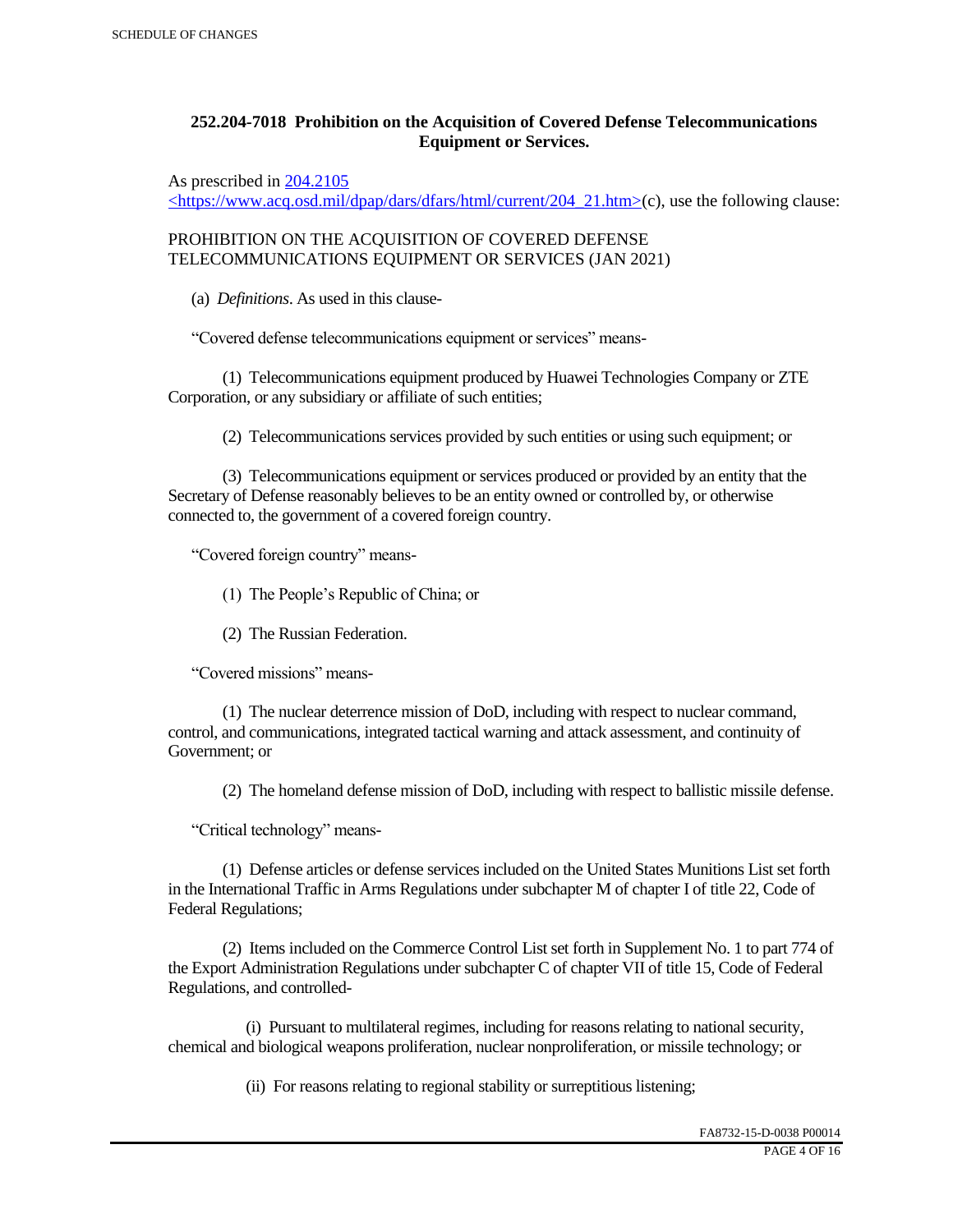(3) Specially designed and prepared nuclear equipment, parts and components, materials, software, and technology covered by part 810 of title 10, Code of Federal Regulations (relating to assistance to foreign atomic energy activities);

 (4) Nuclear facilities, equipment, and material covered by part 110 of title 10, Code of Federal Regulations (relating to export and import of nuclear equipment and material);

 (5) Select agents and toxins covered by part 331 of title 7, Code of Federal Regulations, part 121 of title 9 of such Code, or part 73 of title 42 of such Code; or

 (6) "Substantial or essential component" means any component necessary for the proper function or performance of a piece of equipment, system, or service.

"Critical technology" means-

 (b) *Prohibition*. In accordance with section 1656 of the National Defense Authorization Act for Fiscal Year 2018 (Pub. L. 115-91), the contractor shall not provide to the Government any equipment, system, or service to carry out covered missions that uses covered defense telecommunications equipment or services as a substantial or essential component of any system, or as critical technology as part of any system, unless the covered defense telecommunication equipment or services are covered by a waiver described in Defense Federal Acquisition Regulation Supplement 204.2104 <https://www.acq.osd.mil/dpap/dars/dfars/html/current/204\_21.htm>.

 (c) *Procedures*. The Contractor shall review the list of excluded parties in the System for Award Management (SAM) at  $\langle \frac{https://www.sam.gov/}{>}$  for entities that are excluded when providing any equipment, system, or service, to carry out covered missions, that uses covered defense telecommunications equipment or services as a substantial or essential component of any system, or as critical technology as part of any system, unless a waiver is granted.

(d) *Reporting*.

 (1) In the event the Contractor identifies covered defense telecommunications equipment or services used as a substantial or essential component of any system, or as critical technology as part of any system, during contract performance, the Contractor shall report at *<https://dibnet.dod.mil/>* the information in paragraph (d)(2) of this clause.

(2) The Contractor shall report the following information pursuant to paragraph  $(d)(1)$  of this clause:

 (i) Within 3 business days from the date of such identification or notification: the contract number; the order number(s), if applicable; supplier name; brand; model number (original equipment manufacturer number, manufacturer part number, or wholesaler number); item description; and any readily available information about mitigation actions undertaken or recommended.

(ii) Within 30 business days of submitting the information in paragraph  $(d)(2)(i)$  of this clause: any further available information about mitigation actions undertaken or recommended. In addition, the Contractor shall describe the efforts it undertook to prevent use or submission of a covered defense telecommunications equipment or services, and any additional efforts that will be incorporated to prevent future use or submission of covered telecommunications equipment or services.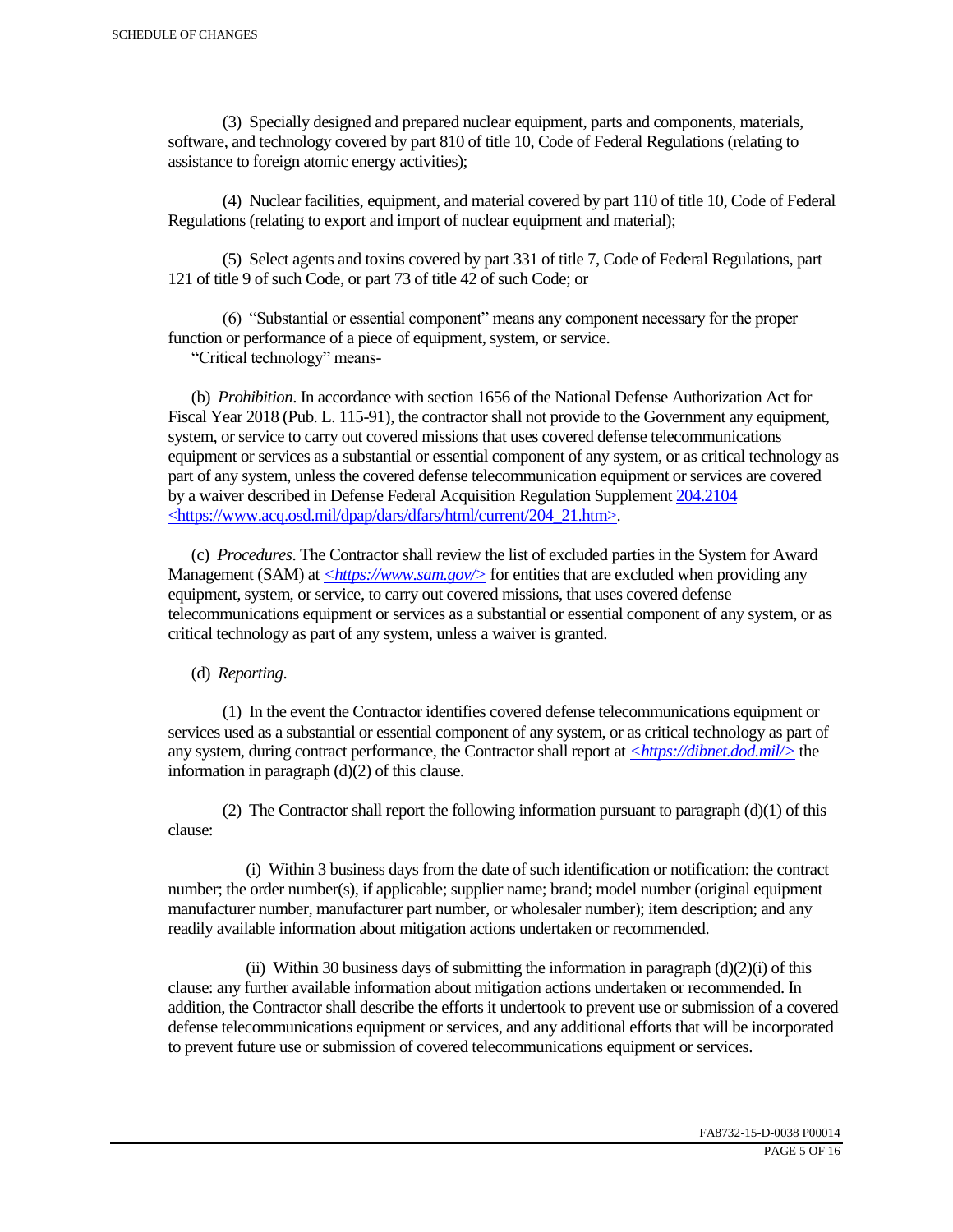(e) *Subcontracts*. The Contractor shall insert the substance of this clause, including this paragraph (e), in all subcontracts and other contractual instruments, including subcontracts for the acquisition of commercial items.

(End of clause)

#### **252.204-7019 Notice of NIST SP 800-171 DoD Assessment Requirements.**

As prescribed in 204.7304

 $\langle$ https://www.acq.osd.mil/dpap/dars/dfars/html/current/204 73.htm>(d), use the following provision:

#### NOTICE OF NIST SP 800-171 DOD ASSESSMENT REQUIREMENTS (NOV 2020)

(a) *Definitions*.

 "Basic Assessment", "Medium Assessment", and "High Assessment" have the meaning given in the clause 252.204-7020 <https://www.acq.osd.mil/dpap/dars/dfars/html/current/252204.htm>, NIST SP 800-171 DoD Assessments.

 "Covered contractor information system" has the meaning given in the clause 252.204-7012 <https://www.acq.osd.mil/dpap/dars/dfars/html/current/252204.htm>, Safeguarding Covered Defense Information and Cyber Incident Reporting, of this solicitation.

 (b) *Requirement*. In order to be considered for award, if the Offeror is required to implement NIST SP 800-171, the Offeror shall have a current assessment (i.e., not more than 3 years old unless a lesser time is specified in the solicitation) (see 252.204-7020) for each covered contractor information system that is relevant to the offer, contract, task order, or delivery order. The Basic, Medium, and High NIST SP 800-171 DoD Assessments are described in the NIST SP 800-171 DoD Assessment Methodology located at

 $\langle$ https://www.acq.osd.mil/dpap/pdi/cyber/strategically\_assessing\_contractor\_implementation\_of\_NIST \_SP\_800-171.html>.

(c) *Procedures*.

 (1) The Offeror shall verify that summary level scores of a current NIST SP 800-171 DoD Assessment (i.e., not more than 3 years old unless a lesser time is specified in the solicitation) are posted in the Supplier Performance Risk System (SPRS) (<https://www.sprs.csd.disa.mil/>) for all covered contractor information systems relevant to the offer.

 (2) If the Offeror does not have summary level scores of a current NIST SP 800-171 DoD Assessment (i.e., not more than 3 years old unless a lesser time is specified in the solicitation) posted in SPRS, the Offeror may conduct and submit a Basic Assessment to webptsmh@navy.mil  $\leq$ mailto:webptsmh@navy.mil> for posting to SPRS in the format identified in paragraph (d) of this provision.

 (d) *Summary level scores*. Summary level scores for all assessments will be posted 30 days postassessment in SPRS to provide DoD Components visibility into the summary level scores of strategic assessments.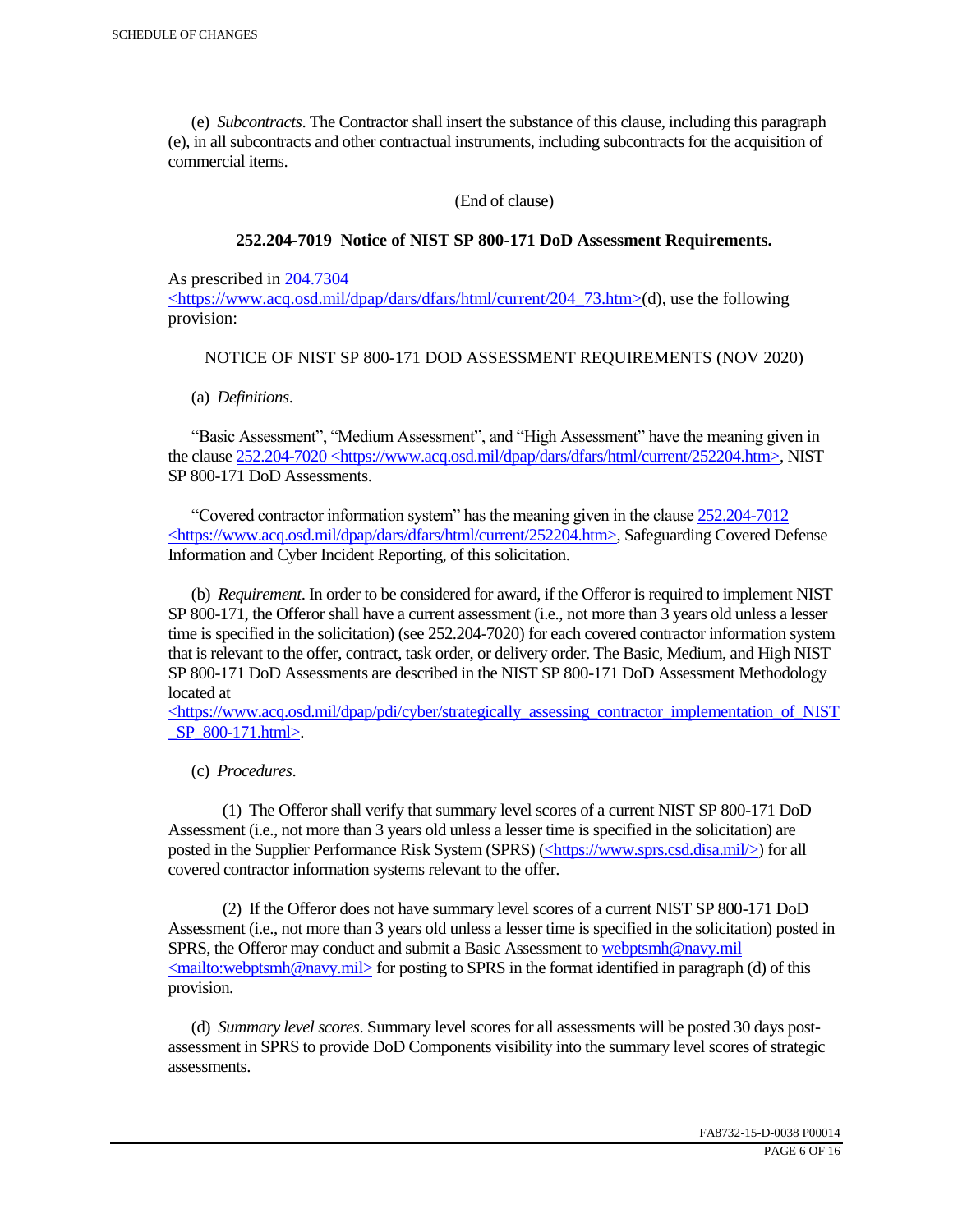(1) *Basic Assessments*. An Offeror may follow the procedures in paragraph (c)(2) of this provision for posting Basic Assessments to SPRS.

(i) The email shall include the following information:

(A) Cybersecurity standard assessed (e.g., NIST SP 800-171 Rev 1).

(B) Organization conducting the assessment (e.g., Contractor self-assessment).

 (C) For each system security plan (security requirement 3.12.4) supporting the performance of a DoD contract-

(*1*) All industry Commercial and Government Entity (CAGE) code(s) associated with the information system(s) addressed by the system security plan; and

(*2*) A brief description of the system security plan architecture, if more than one plan exists.

(D) Date the assessment was completed.

 (E) Summary level score (e.g., 95 out of 110, NOT the individual value for each requirement).

 (F) Date that all requirements are expected to be implemented (i.e., a score of 110 is expected to be achieved) based on information gathered from associated plan(s) of action developed in accordance with NIST SP 800-171.

 (ii) If multiple system security plans are addressed in the email described at paragraph  $(d)(1)(i)$  of this section, the Offeror shall use the following format for the report:

| <b>System Security CAGE Codes</b> |                               | <b>Brief</b> description | Date of    | <b>Total Score</b> | Date score of |
|-----------------------------------|-------------------------------|--------------------------|------------|--------------------|---------------|
| Plan                              | supported by this of the plan |                          | assessment |                    | $110$ will    |
|                                   | plan                          | architecture             |            |                    | achieved      |
|                                   |                               |                          |            |                    |               |
|                                   |                               |                          |            |                    |               |
|                                   |                               |                          |            |                    |               |

1)

 (2) *Medium and High Assessments*. DoD will post the following Medium and/or High Assessment summary level scores to SPRS for each system assessed:

(i) The standard assessed (e.g., NIST SP 800-171 Rev 1).

 (ii) Organization conducting the assessment, e.g., DCMA, or a specific organization (identified by Department of Defense Activity Address Code (DoDAAC)).

 (iii) All industry CAGE code(s) associated with the information system(s) addressed by the system security plan.

 (iv) A brief description of the system security plan architecture, if more than one system security plan exists.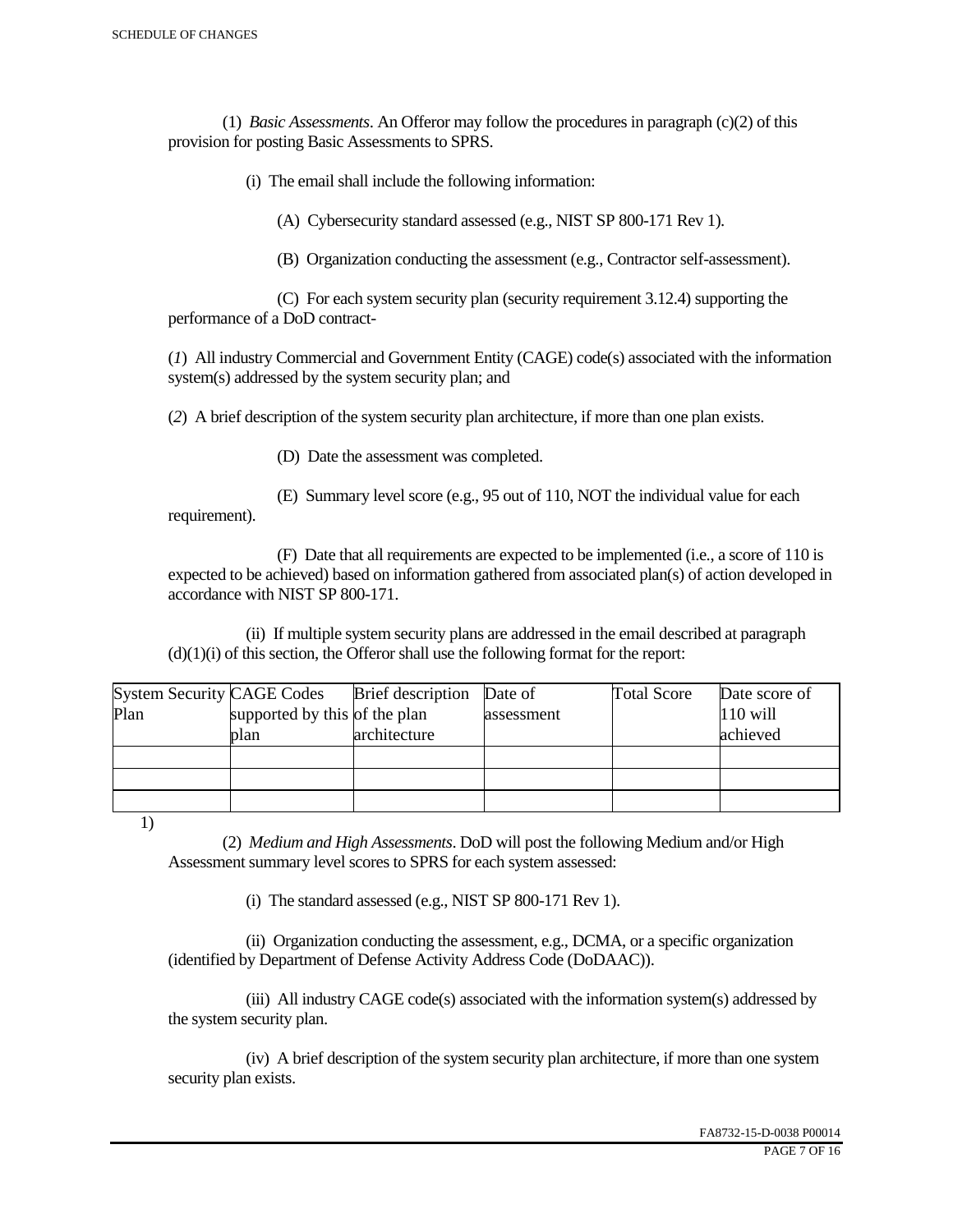(v) Date and level of the assessment, i.e., medium or high.

 (vi) Summary level score (e.g., 105 out of 110, not the individual value assigned for each requirement).

 (vii) Date that all requirements are expected to be implemented (i.e., a score of 110 is expected to be achieved) based on information gathered from associated plan(s) of action developed in accordance with NIST SP 800-171.

(3) *Accessibility*.

 (i) Assessment summary level scores posted in SPRS are available to DoD personnel, and are protected, in accordance with the standards set forth in DoD Instruction 5000.79, Defense-wide Sharing and Use of Supplier and Product Performance Information (PI).

 (ii) Authorized representatives of the Offeror for which the assessment was conducted may access SPRS to view their own summary level scores, in accordance with the SPRS Software User's Guide for Awardees/Contractors available at <https://www.sprs.csd.disa.mil/pdf/SPRS\_Awardee.pdf>.

 (iii) A High NIST SP 800-171 DoD Assessment may result in documentation in addition to that listed in this section. DoD will retain and protect any such documentation as "Controlled Unclassified Information (CUI)" and intended for internal DoD use only. The information will be protected against unauthorized use and release, including through the exercise of applicable exemptions under the Freedom of Information Act (e.g., Exemption 4 covers trade secrets and commercial or financial information obtained from a contractor that is privileged or confidential).

(End of provision)

## **252.204-7020 NIST SP 800-171 DoD Assessment Requirements.**

As prescribed in 204.7304 <https://www.acq.osd.mil/dpap/dars/dfars/html/current/204\_73.htm>(e), use the following clause:

## NIST SP 800-171 DOD ASSESSMENT REQUIREMENTS (NOV 2020)

(a) *Definitions*.

 "Basic Assessment" means a contractor's self-assessment of the contractor's implementation of NIST SP 800-171 that-

 (1) Is based on the Contractor's review of their system security plan(s) associated with covered contractor information system(s);

(2) Is conducted in accordance with the NIST SP 800-171 DoD Assessment Methodology; and

 (3) Results in a confidence level of "Low" in the resulting score, because it is a self-generated score.

 "Covered contractor information system" has the meaning given in the clause 252.204-7012 <https://www.acq.osd.mil/dpap/dars/dfars/html/current/2525204.htm>, Safeguarding Covered Defense Information and Cyber Incident Reporting, of this contract.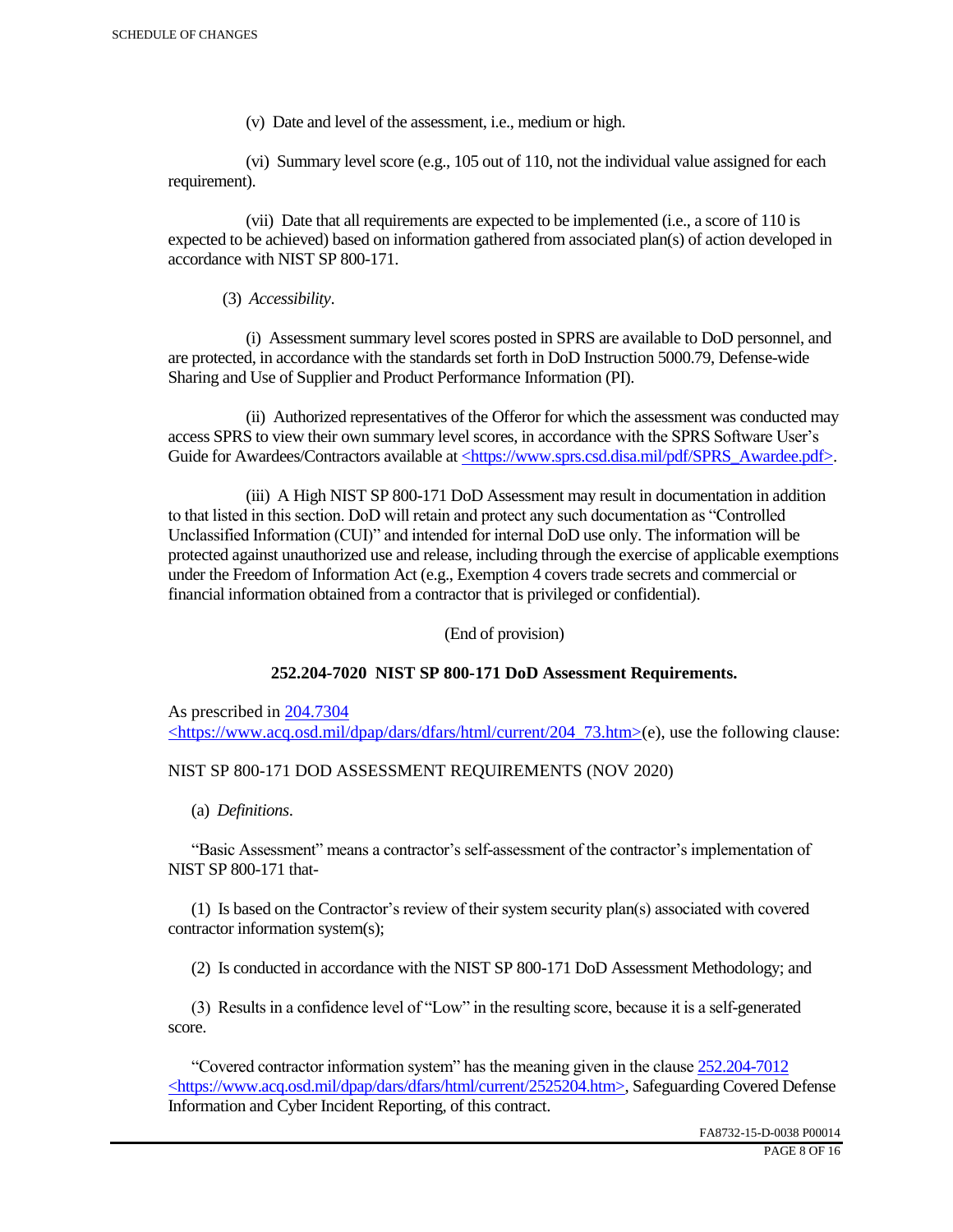"High Assessment" means an assessment that is conducted by Government personnel using NIST SP 800-171A, Assessing Security Requirements for Controlled Unclassified Information that-

(1) Consists of-

(i) A review of a contractor's Basic Assessment;

(ii) A thorough document review;

 (iii) Verification, examination, and demonstration of a Contractor's system security plan to validate that NIST SP 800-171 security requirements have been implemented as described in the contractor's system security plan; and

 (iv) Discussions with the contractor to obtain additional information or clarification, as needed; and

(2) Results in a confidence level of "High" in the resulting score.

"Medium Assessment" means an assessment conducted by the Government that-

(1) Consists of-

(i) A review of a contractor's Basic Assessment;

(ii) A thorough document review; and

 (iii) Discussions with the contractor to obtain additional information or clarification, as needed; and

(2) Results in a confidence level of "Medium" in the resulting score.

 (b) *Applicability*. This clause applies to covered contractor information systems that are required to comply with the National Institute of Standards and Technology (NIST) Special Publication (SP) 800- 171, in accordance with Defense Federal Acquisition Regulation System (DFARS) clause at 252.204- 7012 <https://www.acq.osd.mil/dpap/dars/dfars/html/current/252204.htm>, Safeguarding Covered Defense Information and Cyber Incident Reporting, of this contract.

 (c) *Requirements*. The Contractor shall provide access to its facilities, systems, and personnel necessary for the Government to conduct a Medium or High NIST SP 800-171 DoD Assessment, as described in NIST SP 800-171 DoD Assessment Methodology at https://www.acq.osd.mil/dpap/pdi/cyber/strategically\_assessing\_contractor\_implementation\_of\_NIST\_ SP\_800-171.html <https://www.acq.osd.mil/dpap/dars/dfars/html/current/dpap/pdi/cyber/strategically\_assessing\_contract

or implementation of NIST SP 800-171.html>, if necessary.

 (d) *Procedures*. Summary level scores for all assessments will be posted in the Supplier Performance Risk System (SPRS) (<https://www.sprs.csd.disa.mil/>) to provide DoD Components visibility into the summary level scores of strategic assessments.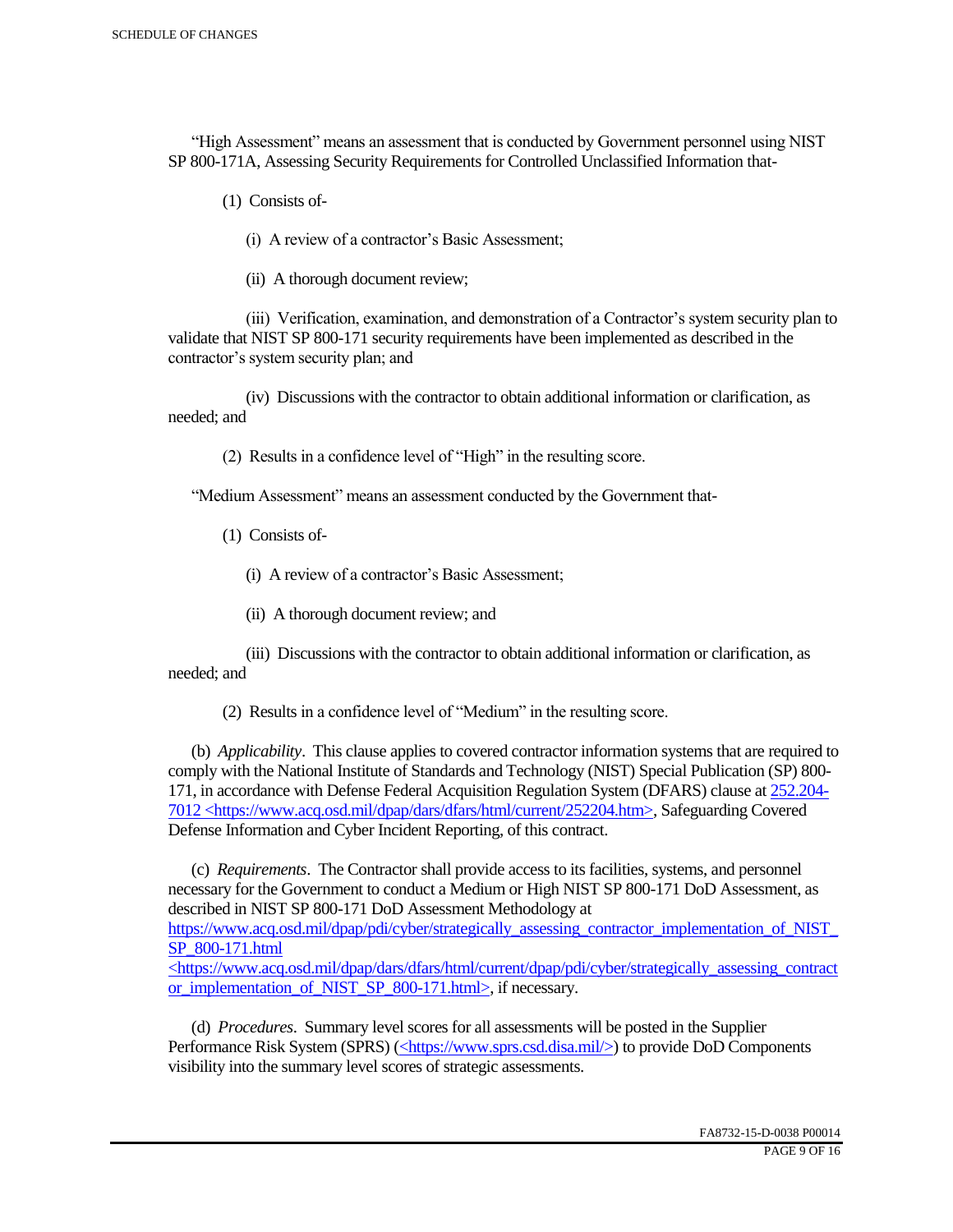(1) *Basic Assessments*. A contractor may submit, via encrypted email, summary level scores of Basic Assessments conducted in accordance with the NIST SP 800-171 DoD Assessment Methodology to webptsmh@navy.mil for posting to SPRS.

(i) The email shall include the following information:

(A) Version of NIST SP 800-171 against which the assessment was conducted.

(B) Organization conducting the assessment (e.g., Contractor self-assessment).

 (C) For each system security plan (security requirement 3.12.4) supporting the performance of a DoD contract-

(*1*) All industry Commercial and Government Entity (CAGE) code(s) associated with the information system(s) addressed by the system security plan; and

(*2*) A brief description of the system security plan architecture, if more than one plan exists.

(D) Date the assessment was completed

requirement).

(E) Summary level score (e.g., 95 out of 110, NOT the individual value for each

 (F) Date that all requirements are expected to be implemented (i.e., a score of 110 is expected to be achieved) based on information gathered from associated plan(s) of action developed in accordance with NIST SP 800-171.

 (ii) If multiple system security plans are addressed in the email described at paragraph (b)(1)(i) of this section, the Contractor shall use the following format for the report:

| <b>System Security CAGE Codes</b> |                               | <b>Brief</b> description | Date of    | <b>Total Score</b> | Date score of |
|-----------------------------------|-------------------------------|--------------------------|------------|--------------------|---------------|
| Plan                              | supported by this of the plan |                          | assessment |                    | $110$ will    |
|                                   | plan                          | architecture             |            |                    | achieved      |
|                                   |                               |                          |            |                    |               |
|                                   |                               |                          |            |                    |               |
|                                   |                               |                          |            |                    |               |

 (1) *Medium and High Assessments*. DoD will post the following Medium and/or High Assessment summary level scores to SPRS for each system security plan assessed:

(i) The standard assessed (e.g., NIST SP 800-171 Rev 1).

 (ii) Organization conducting the assessment, e.g., DCMA, or a specific organization (identified by Department of Defense Activity Address Code (DoDAAC)).

 (iii) All industry CAGE code(s) associated with the information system(s) addressed by the system security plan.

 (iv) A brief description of the system security plan architecture, if more than one system security plan exists.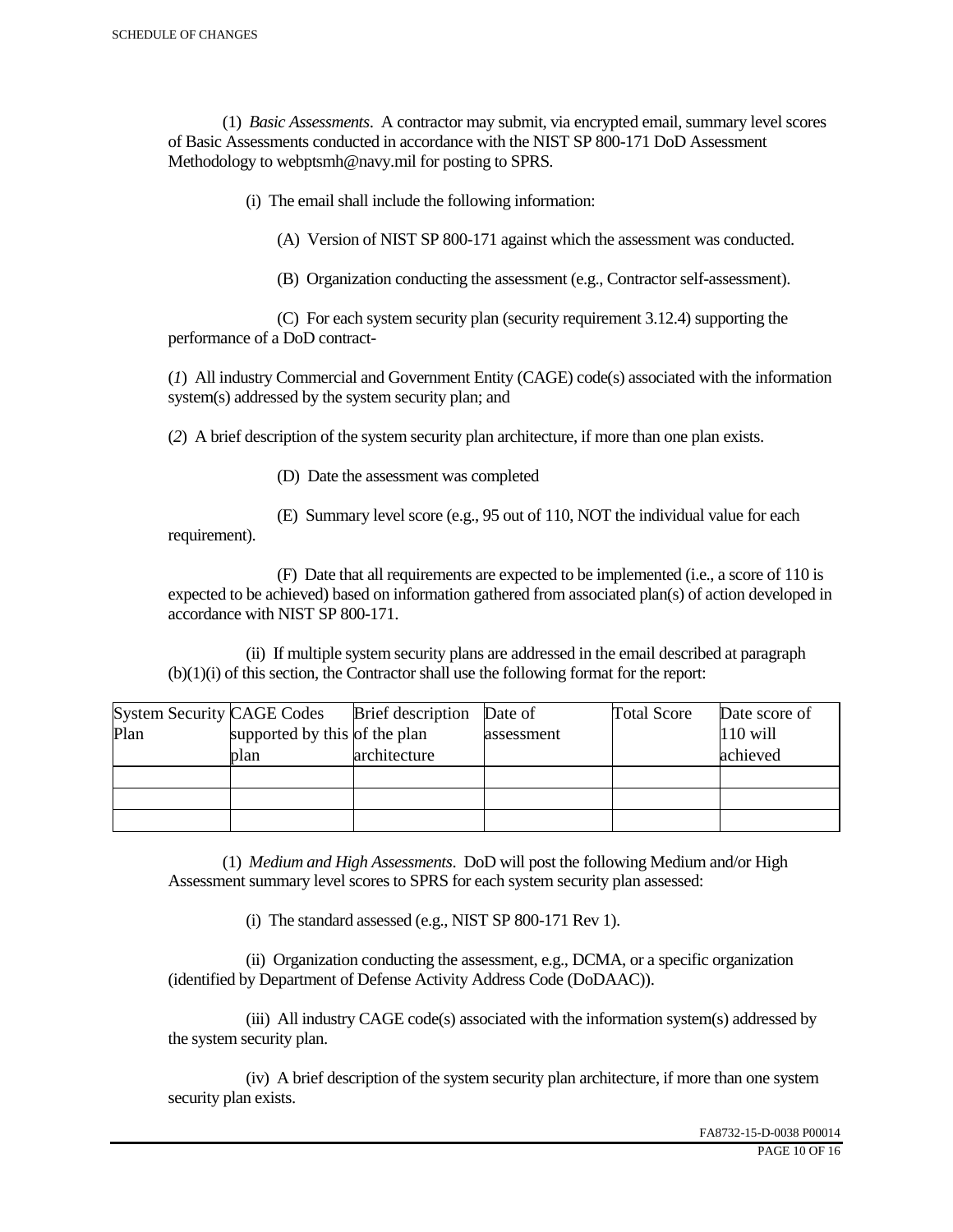(v) Date and level of the assessment, i.e., medium or high.

 (vi) Summary level score (e.g., 105 out of 110, not the individual value assigned for each requirement).

 (vii) Date that all requirements are expected to be implemented (i.e., a score of 110 is expected to be achieved) based on information gathered from associated plan(s) of action developed in accordance with NIST SP 800-171.

(e) *Rebuttals*.

 (1) DoD will provide Medium and High Assessment summary level scores to the Contractor and offer the opportunity for rebuttal and adjudication of assessment summary level scores prior to posting the summary level scores to SPRS (see SPRS User's Guide <https://www.sprs.csd.disa.mil/pdf/SPRS\_Awardee.pdf>).

 (2) Upon completion of each assessment, the contractor has 14 business days to provide additional information to demonstrate that they meet any security requirements not observed by the assessment team or to rebut the findings that may be of question.

## (f) *Accessibility*.

 (1) Assessment summary level scores posted in SPRS are available to DoD personnel, and are protected, in accordance with the standards set forth in DoD Instruction 5000.79, Defense-wide Sharing and Use of Supplier and Product Performance Information (PI).

 (2) Authorized representatives of the Contractor for which the assessment was conducted may access SPRS to view their own summary level scores, in accordance with the SPRS Software User's Guide for Awardees/Contractors available at <https://www.sprs.csd.disa.mil/pdf/SPRS\_Awardee.pdf>.

 (3) A High NIST SP 800-171 DoD Assessment may result in documentation in addition to that listed in this clause. DoD will retain and protect any such documentation as "Controlled Unclassified Information (CUI)" and intended for internal DoD use only. The information will be protected against unauthorized use and release, including through the exercise of applicable exemptions under the Freedom of Information Act (e.g., Exemption 4 covers trade secrets and commercial or financial information obtained from a contractor that is privileged or confidential).

## (g) *Subcontracts*.

(1) The Contractor shall insert the substance of this clause, including this paragraph  $(g)$ , in all subcontracts and other contractual instruments, including subcontracts for the acquisition of commercial items (excluding COTS items).

 (2) The Contractor shall not award a subcontract or other contractual instrument, that is subject to the implementation of NIST SP 800-171 security requirements, in accordance with DFARS clause 252.204-7012 of this contract, unless the subcontractor has completed, within the last 3 years, at least a Basic NIST SP 800-171 DoD Assessment, as described in

 $\langle$ https://www.acq.osd.mil/dpap/pdi/cyber/strategically\_assessing\_contractor\_implementation\_of\_NIST SP\_800-171.html>, for all covered contractor information systems relevant to its offer that are not part of an information technology service or system operated on behalf of the Government.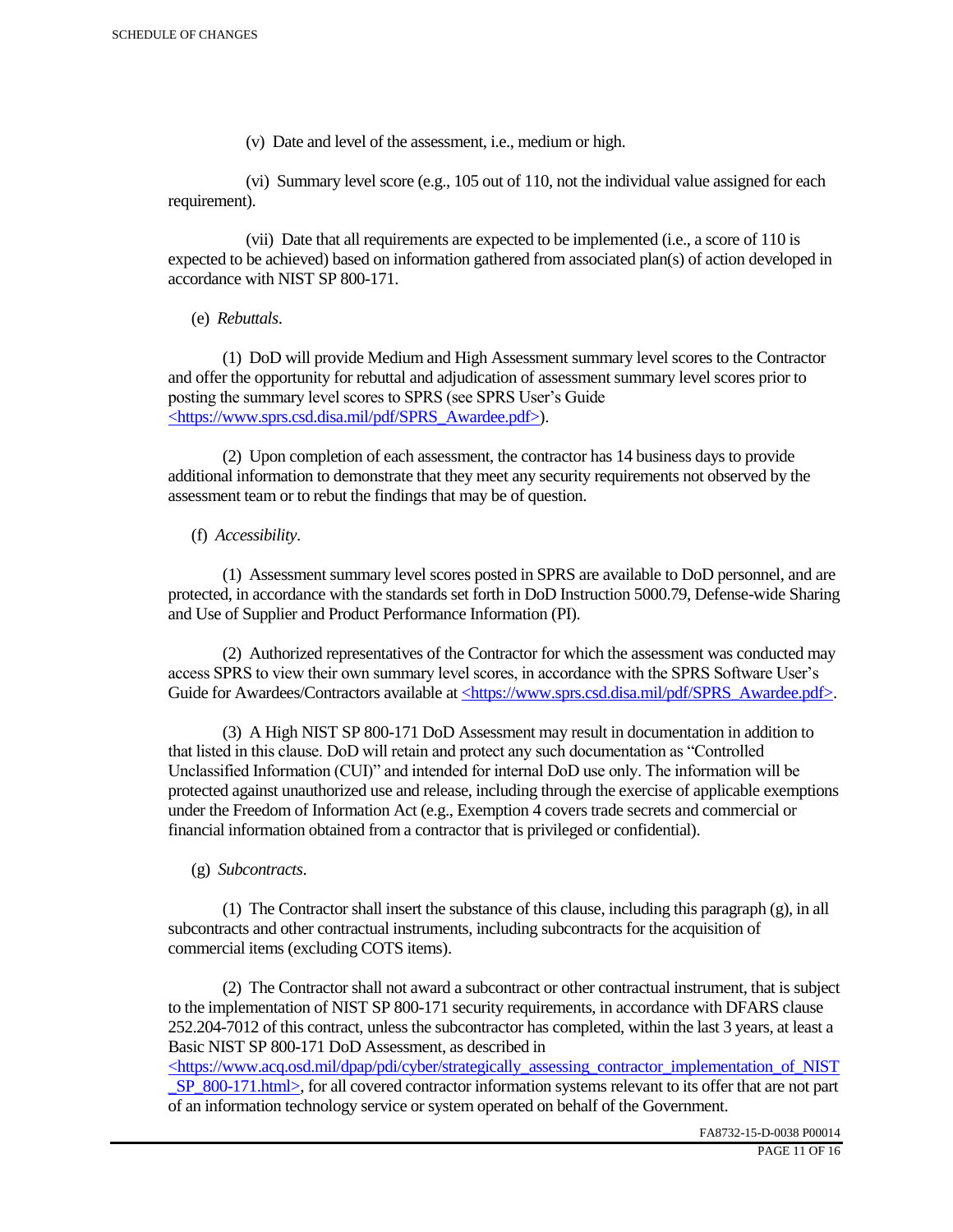(3) If a subcontractor does not have summary level scores of a current NIST SP 800-171 DoD Assessment (i.e., not more than 3 years old unless a lesser time is specified in the solicitation) posted in SPRS, the subcontractor may conduct and submit a Basic Assessment, in accordance with the NIST SP 800-171 DoD Assessment Methodology, to webptsmh@navy.mil <mailto:webptsmh@navy.mil> for posting to SPRS along with the information required by paragraph (d) of this clause.

#### (End of clause)

All other terms and conditions remain unchanged.

|             |                      | Jt∨               | Unit Price l      |
|-------------|----------------------|-------------------|-------------------|
| <b>ITEM</b> | SUPPLIES OR SERVICES | <b>Purch Unit</b> | Total Item Amount |

#### **For OPTION PERIOD 4**

| 4100 | <b>CLIN Establish</b><br>Noun:<br>PSC:<br>Contract type:<br>Start Date:<br><b>Completion Date:</b><br>Descriptive Data: | NETWORK CENTRIC SOLUTIONS<br>D316<br>J - FIRM FIXED PRICE<br>ASREQ<br>ASREQ                                                                                                                 |
|------|-------------------------------------------------------------------------------------------------------------------------|---------------------------------------------------------------------------------------------------------------------------------------------------------------------------------------------|
|      |                                                                                                                         | A. The contractor shall provide a wide range of solutions to complete the requirements IAW the<br>PWS of the basic contract (Section J, Atch 1) and as cited in each individual task order. |
|      | cost reimbursable basis.                                                                                                | B. The Products proposed to make up these solutions shall be priced under CLIN 4600 on a                                                                                                    |
|      |                                                                                                                         | C. ODCs and travel shall be priced separately under CLIN(s) 4600 and 4700.                                                                                                                  |

D. Contract type shall be Firm-Fixed Price (FFP), Fixed-Price Incentive (Firm Target/Successive Target) or Fixed Price Award Fee (FPAF).

> Incentive: To be proposed Award Fee: To be proposed

- E. Ordering Period: Effective date of option period through one (1) year.
- F. Period of Performance: To be cited in each individual task order.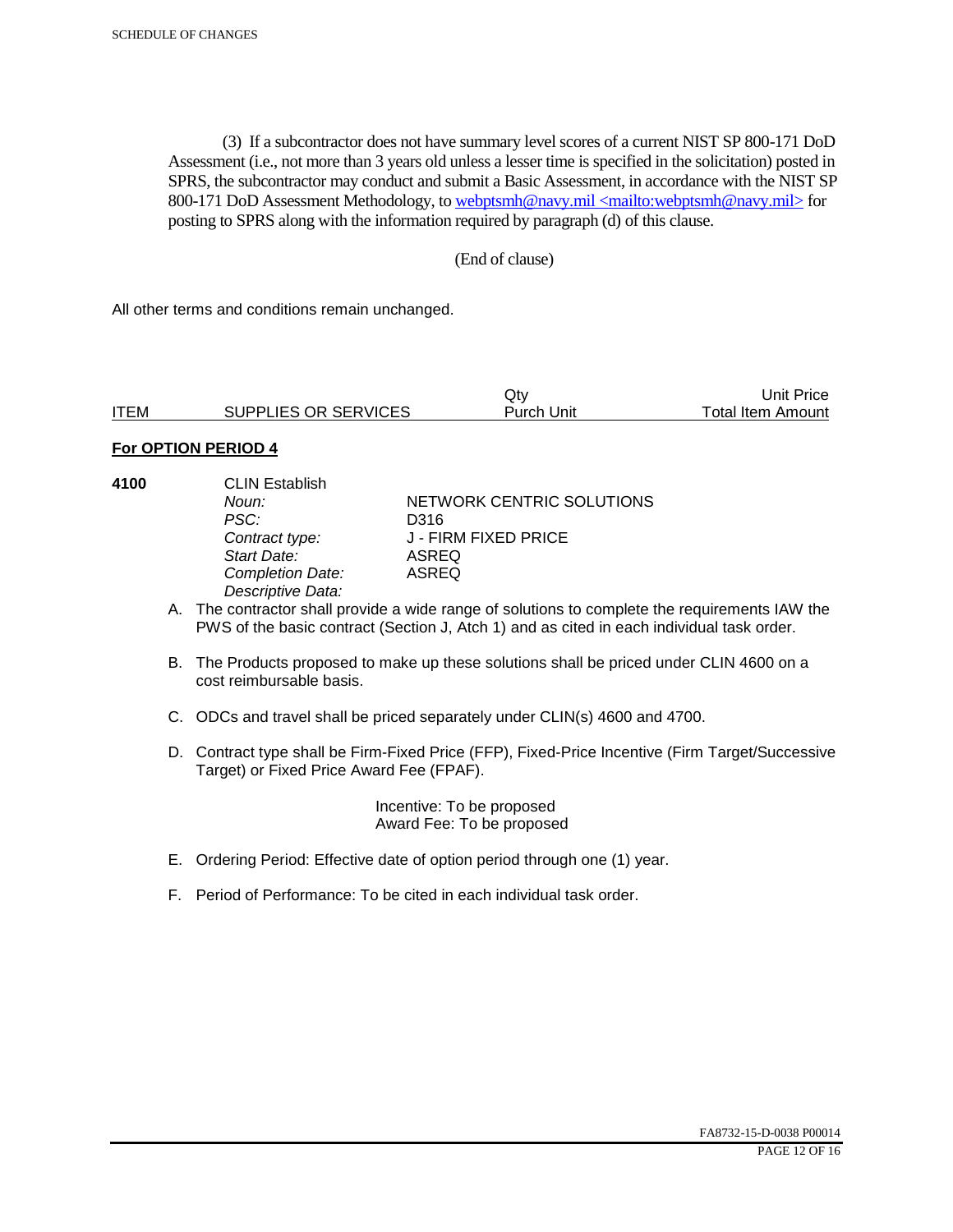|             |                      | Jtv        | Unit Price        |
|-------------|----------------------|------------|-------------------|
| <b>ITEM</b> | SUPPLIES OR SERVICES | Purch Unit | Total Item Amount |

#### **For OPTION PERIOD 4**

| 4200 | <b>CLIN Establish</b> |                           |  |
|------|-----------------------|---------------------------|--|
|      | Noun:                 | NETWORK CENTRIC SOLUTIONS |  |
|      | PSC:                  | D316                      |  |
|      | Contract type:        | J - FIRM FIXED PRICE      |  |
|      | Start Date:           | ASREQ                     |  |
|      | Completion Date:      | ASREQ                     |  |
|      | Descriptive Data:     |                           |  |
|      |                       |                           |  |

- A. The contractor shall provide a wide range of solutions to complete the requirements IAW the PWS of the basic contract (Section J, Atch 1) and as cited in each individual task order.
- B. The Products proposed to make up these solutions shall be priced under CLIN 4600 on a cost reimbursable basis.
- C. ODCs and travel shall be priced separately under CLIN(s) 4600 and 4700.
- D. Contract type shall be Cost-Plus Fixed Fee (CPFF), Cost-Plus-Incentive Fee (CPIF), or Cost-Plus Award Fee (CPAF.)

Fixed-Fee: To be proposed Incentive Fee: To be proposed Award Fee: To be proposed

- E. Ordering Period: Effective date of option period through one (1) year.
- F. Period of Performance: To be cited in each individual task order.

#### **For OPTION PERIOD 4**

**4300** CLIN Establish

*PSC:* D316 *Start Date:* ASREQ *Completion Date:* ASREQ *Descriptive Data:* 

**Noun: NETWORK CENTRIC SERVICES** *Contract type:* J - FIRM FIXED PRICE

- A. The contractor shall provide labor hours IAW the PWS (Section J, Atch 1) of the basic contract and as cited in each individual task order. The contractor shall provide labor categories and rates IAW Section J, Atch 5, and as cited in each individual task order.
- B. Contract type shall be Labor Hour.
- C. ODCs and travel shall be priced separately under CLIN(s) 4600 and 4700.
- D. Ordering Period: Effective date of option period through one (1) year.
- E. Period of Performance: To be cited in each individual task order.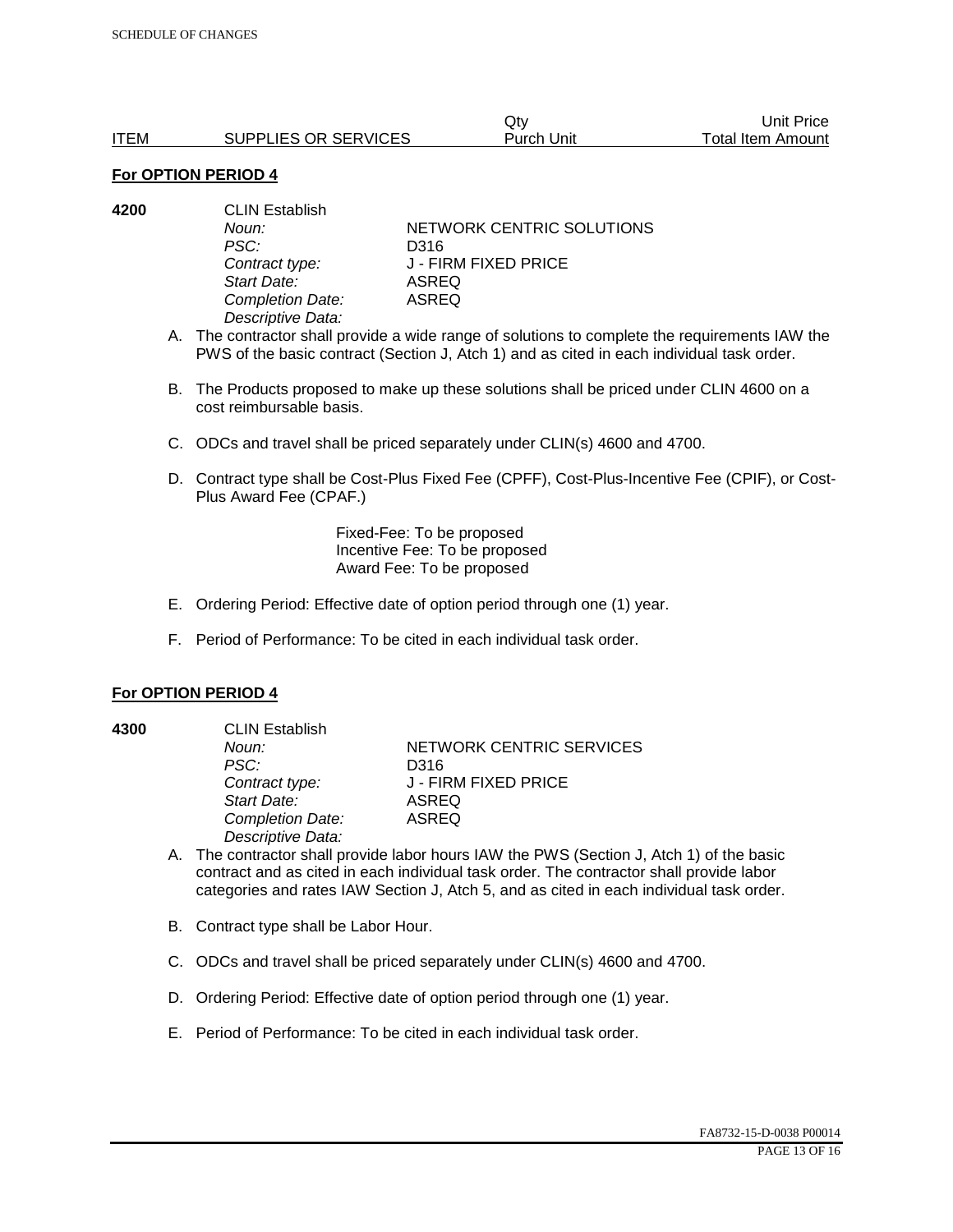|      |                      | Qtv        | Unit Price        |
|------|----------------------|------------|-------------------|
| ITEM | SUPPLIES OR SERVICES | Purch Unit | Total Item Amount |

#### **For OPTION PERIOD 4**

**4400** CLIN Establish *Noun:* DATA *PSC:* D316 *NSN:* N - Not Applicable *DD1423 is Exhibit:* A *Contract type:* J - FIRM FIXED PRICE *Inspection:* DESTINATION *Acceptance:* DESTINATION *FOB:* DESTINATION *Descriptive Data:* 

- A. The contractor shall deliver data in accordance with and as specified in Section J, Exhibit A (Contract Data Requirements List (CDRL)) and as specified in individual task orders.
- B. This CLIN is Not Separately Priced (NSP). Price is included in CLIN 4100, CLIN 4200, and CLIN 4300.
- C. Ordering Period: Effective date of option period through one (1) year.
- D. Period of Performance: To be cited in each individual task order.

#### **For OPTION PERIOD 4**

| 4500 | <b>CLIN Establish</b> |                      |  |
|------|-----------------------|----------------------|--|
|      | Noun:                 | <b>WARRANTY</b>      |  |
|      | PSC:                  | D316                 |  |
|      | Contract type:        | J - FIRM FIXED PRICE |  |
|      | Start Date:           | <b>ASREQ</b>         |  |
|      | Completion Date:      | <b>ASREQ</b>         |  |
|      | Descriptive Data:     |                      |  |

- A. The contractor shall provide a warranty, in lieu of or in addition to the standard warranty, IAW each individual task order and the basic contract on an as-required basis. Warranty options include: System Warranties, Workmanship and Construction Warranties, and/or extended product warranties.
- B. Contract type shall be Firm Fixed Price (FFP).
- C. Ordering Period: Effective date of option period through one (1) year.
- D. Period of Performance: To be cited in each individual task order.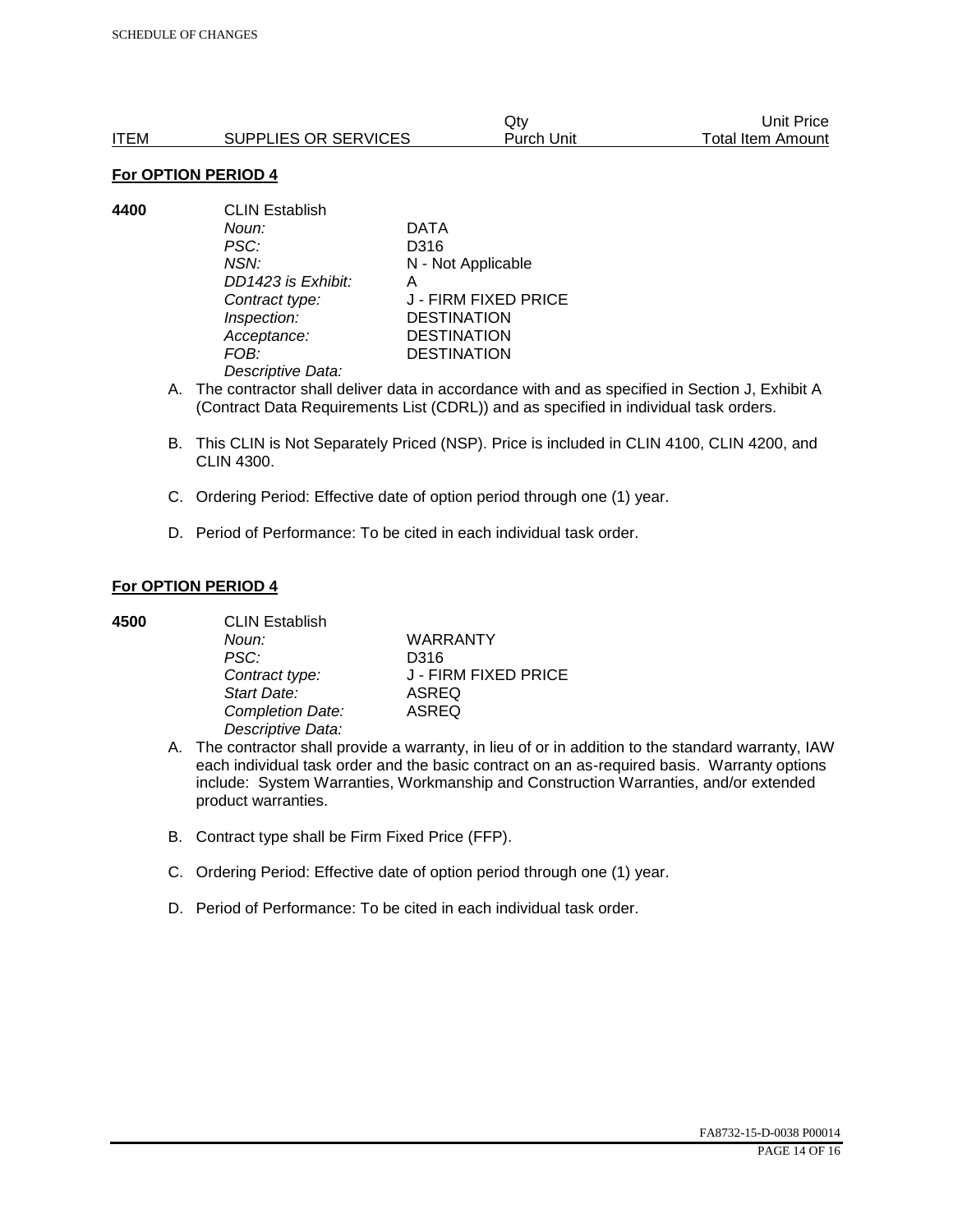Qty Unit Price ITEM SUPPLIES OR SERVICES Purch Unit Total Item Amount

# **For OPTION PERIOD 4**

| 4600 | <b>CLIN Establish</b> |                    |  |
|------|-----------------------|--------------------|--|
|      | Noun:                 | OTHER DIRECT COSTS |  |
|      | PSC:                  | D316               |  |
|      | NSN:                  | N - Not Applicable |  |
|      | Contract type:        | S-COST             |  |
|      | Inspection:           | <b>DESTINATION</b> |  |
|      | Acceptance:           | <b>DESTINATION</b> |  |
|      | FOB:                  | <b>DESTINATION</b> |  |
|      |                       |                    |  |

#### *Descriptive Data:*

A. The contractor shall provide other direct costs as specified in each task order and the basic contract.

(1) No profit shall be paid on purchases made under this CLIN; however, DCAA approved burden rates are authorized.

(2) ODCs must be purchased in accordance with the Contractor's approved purchasing system, as applicable.

(3) The products proposed to make up the solutions in CLINs 4100 and 4200 shall be purchased in-accordance-with Section J, Attachment 1, paragraph 3.5.1 of the Performance Work Statement (PWS) of this contract.

B. The contractor will provide ODCs on a cost reimbursable basis only.

C. Ordering Period: Effective date of option period through one (1) year.

D. Period of Performance: To be cited in each individual task order.